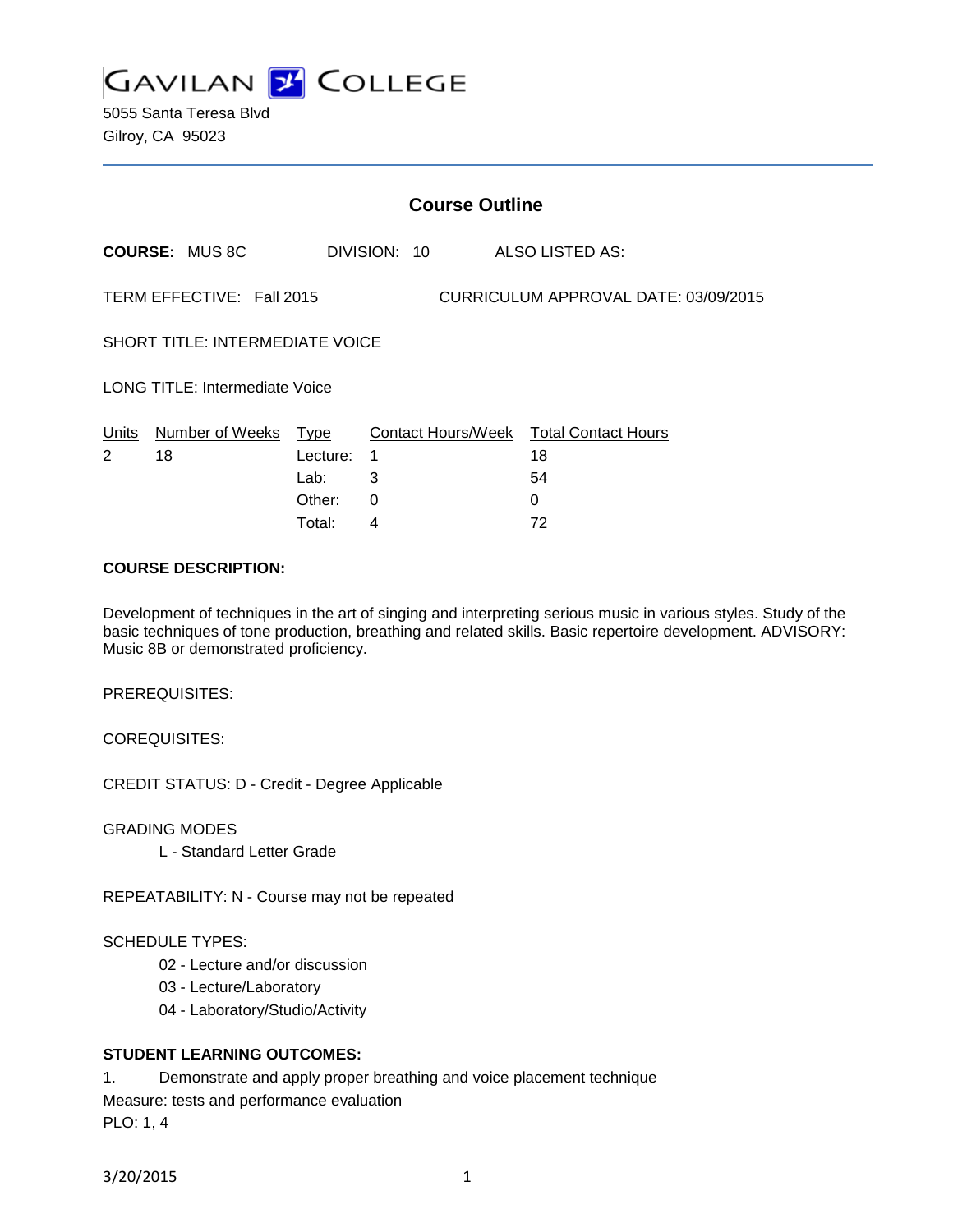ILO: 7, 2, 5, 6, GE-LO: C1, C2

Year assessed or anticipated year of assessment: Fall 2015

2. Demonstrate collaborative learning by working with other singers and musicians in rehearsal. setting Measure: performance evaluation

PLO: 2, 4

ILO: 6, 2, 4, 5, 1

GE-LO: A1, A6, c1, c2, c5

Year assessed or anticipated year of assessment: Fall 2015

# PROGRAM LEARNING OUTCOMES:

After completing the Music degree student will be able to:

1. hear, identify, and work conceptually with the elements of music: rhythm, harmony, melody, and structure.

2. demonstrate proficiency in areas of performance appropriate to his/her needs and interests, including historical and modern music.

3. identify styles of music, including historical periods, composers, performers, stylistic traits, cultural influences and performance practices.

4. operate recording studio equipment using live and taped performance.

5. demonstrate basic proficiency in reading and writing of music notation.

## **CONTENT, STUDENT PERFORMANCE OBJECTIVES, OUT-OF-CLASS ASSIGNMENTS**

Curriculum Approval Date: 03/09/2015

Week 1

1 Lecture, 3 Lab hours

Review of 8B. Range, breathing and tone control. 4 hours assigned reading and practice.

Student performance objectives : students will review 8B

Week 2

1 Lecture, 3 Lab hours

Intermediate vocal warm-ups and exercises.. In class vocal exercises . 4 hours Assigned reading and practice.

Student performance objectives : students will practice vocal exercises

Week 3

1 Lecture, 3 Lab hours

Select vocal works from American Theater for performance. 4 hours assigned reading and Practice.

Student performance objectives : students will practice and perform Vocal works

Week 4

1 Lecture, 3 Lab hours

Prepare selected songs for in-class performance. 4 hours assigned reading and Practice.

Student performance objectives : students will practice and perform Vocal works.

Week 5

1 Lecture, 3 Lab hours

In class performance. Term papers assigned (Musicals). 4 hours assigned Reading and practice. Student performance objectives : students will practice and perform selected vocal works Week 6

1 Lecture, 3 Lab hours

Modulations and transposition in vocal scores. 4 hours assigned reading And practice.

Student performance objectives : students will practice how to transpose songs.

Week 7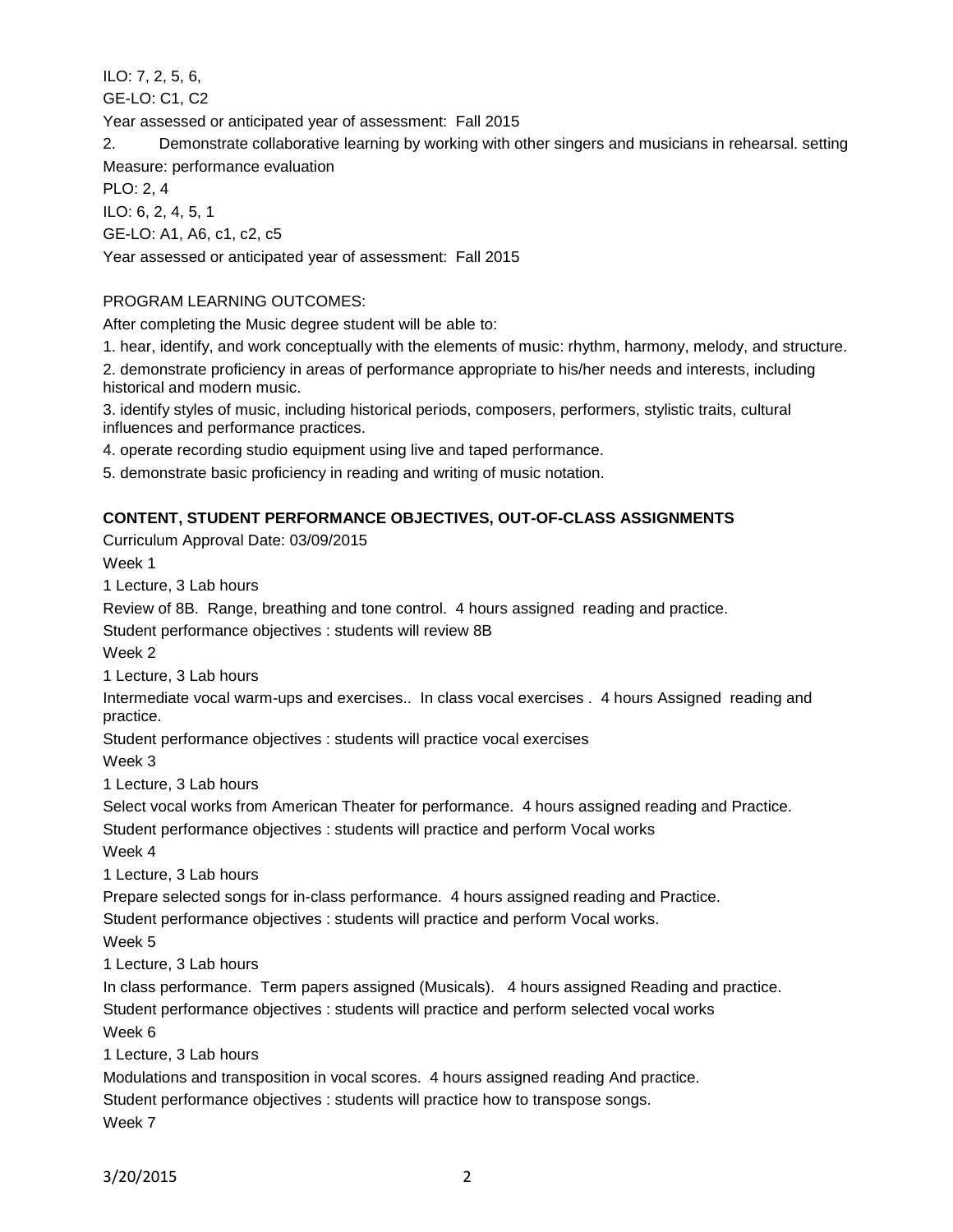1 Lecture, 3 Lab hours Review and written midterm exam. 4 hours assigned reading and Practice. Week 8 1 Lecture, 3 Lab hours Introduction to Italian serenades. 4 hours assigned reading and Practice. Student performance objectives : students will practice and perform vocal works from Italy Week 9 1 Lecture, 3 Lab hours Singing in foreign language: clear diction. Individual vocal exercises and songs. 4 hours assigned Rea ding and practice. Student performance objectives : students will practice and perform Italian serenades. Week 10 1 Lecture, 3 Lab hours In class performance 4 hours assigned reading and practice. Student performance objectives : students will practice and perform vocal works Week 11 1 Lecture, 3 Lab hours Sight reading intermediate vocal pieces. 4 hours assigned rea ding and Practice. Student performance objectives : students will practice sight reading vocal works Week 12 1 Lecture, 3 Lab hours Collaborating with other vocalists: harmonizing. 4 hours assigned rea ding and Practice. Student performance objectives : students will practice and perform vocal duets. Week 13 1 Lecture, 3 Lab hours In class performance of selected vocal duets. 4 hours assigned rea ding and practice. Student performance objectives : students will perform duets. Week 14 1 Lecture, 3 Lab hours Select vocal works by Weber for performance. Term papers due. 4 hours assigned Reading and practice. Student performance objectives : students will practice and perform songs by Weber Week 15 1 Lecture, 3 Lab hours Prepare all songs for final in-class performance. 4 hours assigned rea ding and Practice. Student performance objectives : students will practice and perform vocal works Week 16 1 Lecture, 3 Lab hours In class performance and written final exam. **METHODS OF INSTRUCTION:** Lecture, demonstration, individual instruction.

# **METHODS OF EVALUATION:**

Category 1 - The types of writing assignments required: Percent range of total grade: 10 % to 20 % Written Homework Term or Other Papers Category 2 -The problem-solving assignments required:

3/20/2015 3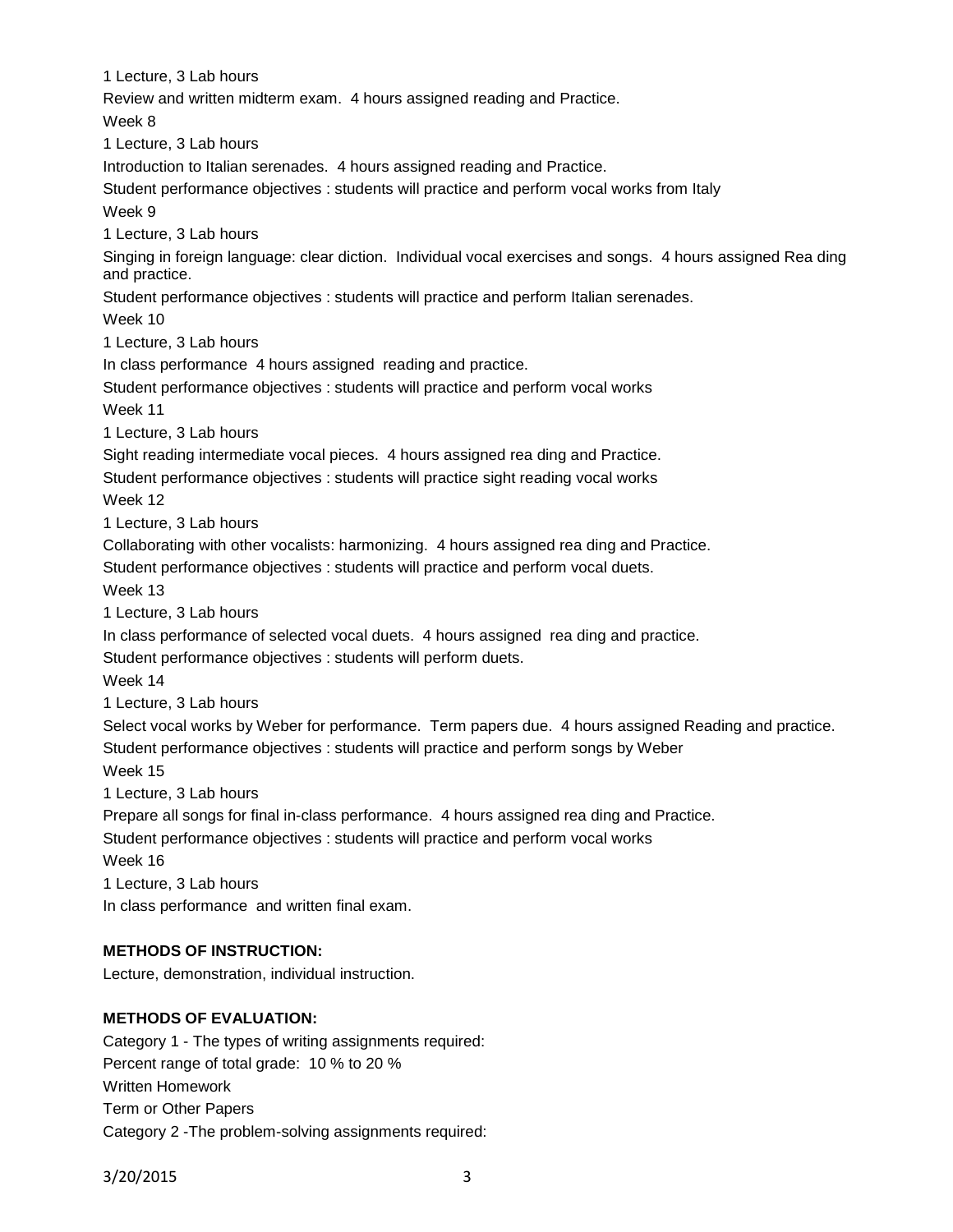Percent range of total grade: 25 % to 30 % Homework Problems **Quizzes** Exams Category 3 -The types of skill demonstrations required: Percent range of total grade: 30 % to 40 % Class Performance/s Performance Exams Category 4 - The types of objective examinations used in the course: Percent range of total grade: 25 % to 35 % Multiple Choice True/False Matching Items Completion

## **REPRESENTATIVE TEXTBOOKS:**

Required: Schmidt, Jan. "Basics of Singing, 7th Edition". Belmont, CA: Wadsworth Pub Co., 2013. Or other appropriate college level text. ISBN: 10: 0-495-11531-2 Reading level of text, Grade: 13th level grade Verified by: Maria Amirkhanian

## **ARTICULATION and CERTIFICATE INFORMATION**

Associate Degree: GAV C1, effective 200470 CSU GE: IGETC: CSU TRANSFER: Transferable CSU, effective 200470 UC TRANSFER: Transferable UC, effective 200470

## **SUPPLEMENTAL DATA:**

Basic Skills: N Classification: Y Noncredit Category: Y Cooperative Education: Program Status: 1 Program Applicable Special Class Status: N CAN: CAN Sequence: CSU Crosswalk Course Department: MUS CSU Crosswalk Course Number: 8C Prior to College Level: Y Non Credit Enhanced Funding: N Funding Agency Code: Y

3/20/2015 4